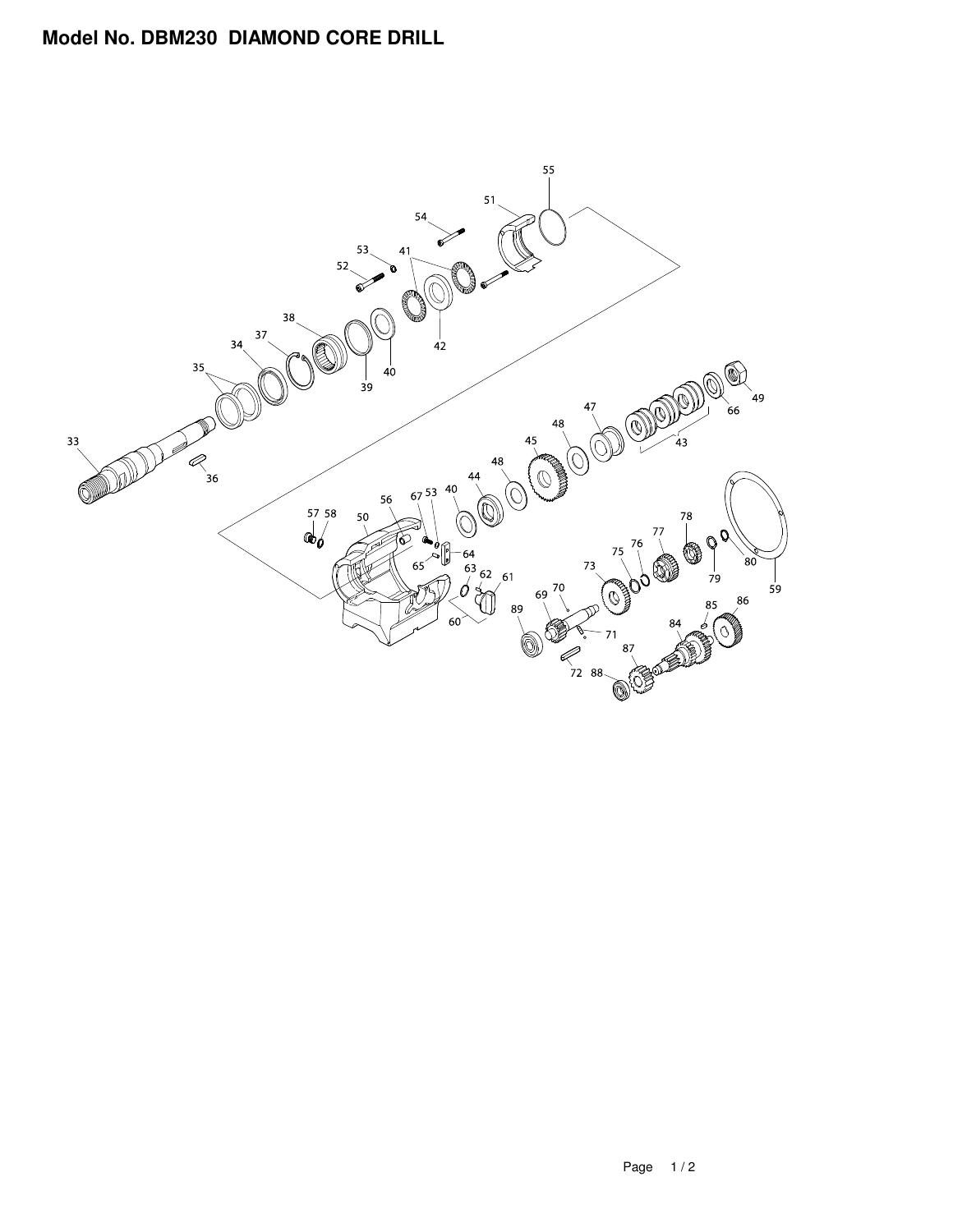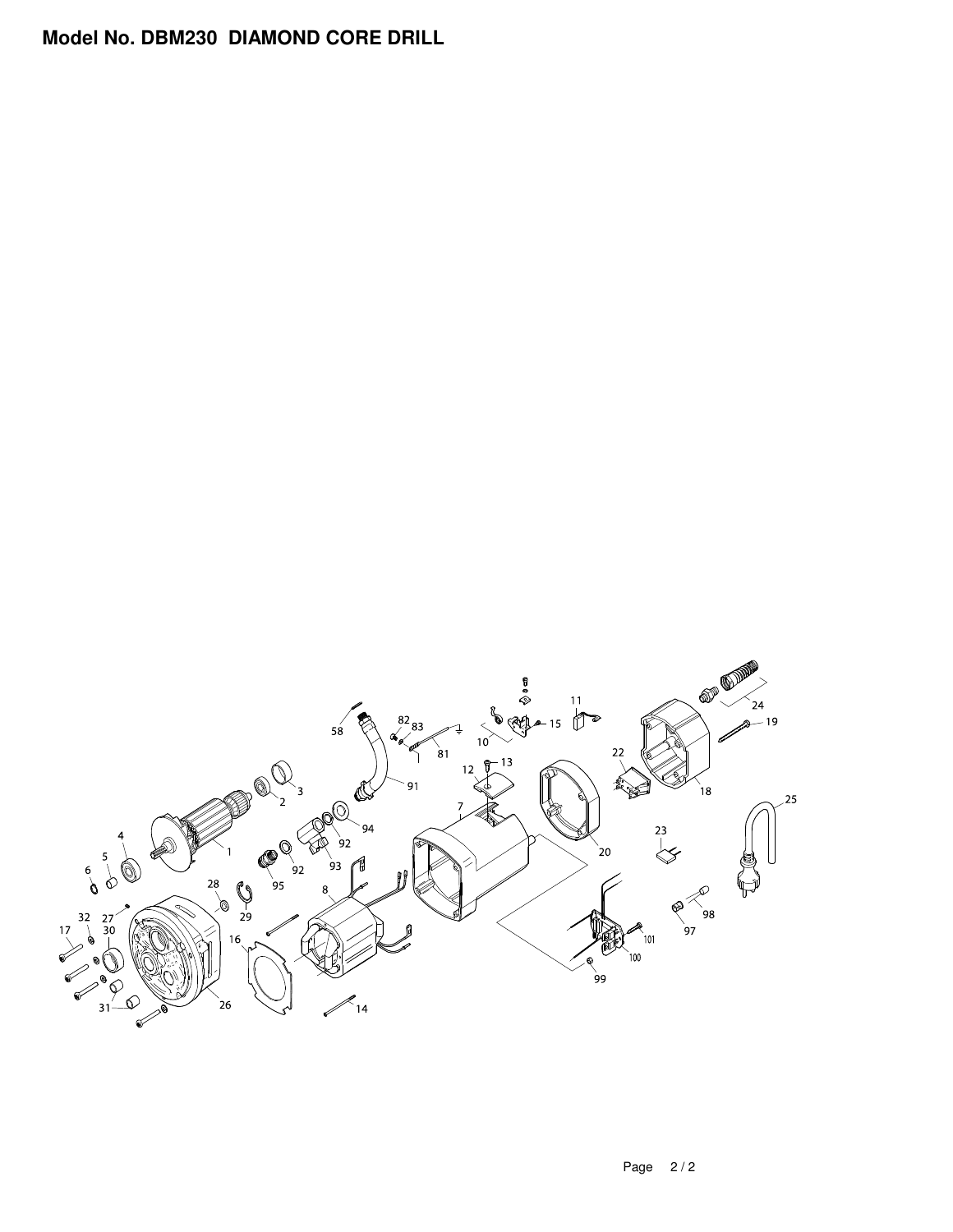| Item       | Parts No.                | Description                              | I/C   | QTY          | N/O     | Opt. 1               | Opt. 2 | <b>NOTE</b> |
|------------|--------------------------|------------------------------------------|-------|--------------|---------|----------------------|--------|-------------|
| 001        | EE73537100               | <b>ROTOR COMPLETE</b>                    |       | 1            |         | 85030090             |        |             |
| 002        | EE80410021               | <b>GROOVED BALL BEARING</b>              |       | 1            |         | 84831090             |        |             |
| 003        | EE83000031               | <b>BEARING CAP</b>                       |       | 1            |         | 84833000             |        |             |
| 004        | EE80410101               | GROOVED BALL BEARING 6201 RSZ            |       | $\mathbf{1}$ |         | 84821090             |        |             |
| 005        | EE80420160               | BEARING RING 12X15X12,5                  |       | 1            |         | 84833000             |        |             |
| 006        | EE80201321               | LOCKING RING 12/1                        |       | 1            |         | 73182200             |        |             |
| 007        | EE80900159               | <b>MOTOR HOUSING</b>                     |       | $\mathbf{1}$ |         | 84679900             |        |             |
| 008        | EE73R53150               | <b>STATOR COMPLETE</b>                   |       | 1            |         | 85030090             |        |             |
| 010        | EE80201199               | <b>BRUSH HOLDER</b>                      |       | 2            |         | 82078000             |        |             |
| 011        | EE80700019               | PAIR OF BRUSHES                          |       | 2            | $\star$ | 96039000             |        |             |
| $011 - 1$  | EE7332022S               | PAIR OF BRUSHES                          | $\,<$ | 1            |         |                      |        |             |
| 012        | EE80900073               | <b>BRUSH HOLDER COVER</b>                |       | 2            |         | 73182990             |        |             |
| 013        | EE80201270               | SELF TAPPING SCREW                       |       | 2            |         | 73181500             |        |             |
| 014        | EE80201234               | SPECIAL SCREW MEPLAST 3X78               |       | 2            |         | 73181500             |        |             |
| 015        | EE80201252               | SELF TAPPING SCREW HC 2,9X13             |       | 4            |         | 73181500             |        |             |
| 016        | EE85000097               | AIR GUIDING RING                         |       | 1            |         | 84679900             |        |             |
| 017        | EE80201436               | PT-SCREW 50X50                           |       | 4            |         |                      |        |             |
| 018        | EE73537240               | CAP                                      |       | 1            |         | 84679900             |        |             |
| 019        | EE80201286               | SELF TAPPING SCREW HC 4,8X70             |       | 4            |         | 73181500             |        |             |
| 020        | EE80901000               | <b>INTERMEDIATE BLOCK</b>                |       | $\mathbf{1}$ |         |                      |        |             |
| 022        | EE80600119               | <b>SWITCH ETA</b>                        |       | 1            |         | 85366990             |        |             |
| 023        | EE80500010               | ANTI PARASITE CONDENSER                  |       | 1            |         | 84679900             |        |             |
| 024        | EE80600179               | CABLE GUARD M20X1,5                      |       | 1            |         |                      |        |             |
| 025        | EE73533262               | CONNECTING CABLE, PRCD                   |       | 1            |         | 85366990             |        |             |
| 026        | EE73537610               | END SHIELD OF GEARING                    |       | 1            |         | 84679900             |        |             |
| 027        | EE80200759               | THREADED PIN M6X10                       |       | 1            |         |                      |        |             |
| 028        | EE83000042               | SHAFT SEAL RING KEIV 15X21X3             |       | 1            |         | 73182990             |        |             |
| 029        | EE80201351               | LOCKING RING 32/1,2                      |       | 1            |         | 73182990             |        |             |
| 030        | EE80420150               | NEEDLE SLEEVE HK 2012                    |       | 1            |         | 84821090             |        |             |
| 031        | EE80420130               | NEEDLE SLEEVE HK 1212                    |       | 2            |         | 84821090             |        |             |
| 032        | EE80200999               | <b>SEALING WASHER</b>                    |       | 4            |         |                      |        |             |
| 033        | EE73533420               | <b>WORK SPINDLE</b>                      |       | 1            |         |                      |        |             |
| 034        | EE83000073               | SHAFT SEAL RING 40X52X7                  |       | 1            |         | 40169390             |        |             |
| 035        | EE83000074               | SHAFT SEAL RING 40X55X7                  |       | 2            |         | 40169390             |        |             |
| 036        | EE80200607               | FITTING KEY 6X6X32                       |       | 1            |         | 73182990             |        |             |
| 037        | EE80201392               | LOCKING RING 52/2                        |       | 1            |         |                      |        |             |
| 038        | EE80420155               | NEEDLE BEARING NKS 37                    |       | 1            |         | 84821090             |        |             |
| 039<br>040 | EE73531450<br>EE80420165 | <b>STEEL RING</b><br>SPACER DISC LS 3047 |       | 1<br>2       |         | 73182990<br>84679900 |        |             |
| 041        | EE80420038               | AXIAL NEEDLE BEARING AXK3047A            |       | 2            |         | 84821090             |        |             |
| 042        | EE80420168               | <b>INTERMEDIATE DISC ZS3151</b>          |       | 1            |         | 84679900             |        |             |
| 043        | EE80200717               | SPRING WASHER 50X25,4X3                  |       | 9            |         | 73209090             |        |             |
| 044        | EE73531425               | <b>SUPPORTING DISC</b>                   |       | 1            |         | 84679900             |        |             |
| 045        | EE73533430               | <b>SPINDLE WHEEL</b>                     |       | 1            |         | 84834000             |        |             |
| 047        | EE73531423               | <b>THRUST SLEEVE</b>                     |       | 1            |         | 84679900             |        |             |
| 048        | EE85000076               | <b>BRAKING DISK</b>                      |       | 2            |         | 84679900             |        |             |
| 049        | EE73531429               | HEXAGONAL NUT M24X1,5                    |       | 1            |         |                      |        |             |
| 050        | EE73537400               | <b>GEARBOX HOUSING</b>                   |       | 1            |         | 84679900             |        |             |